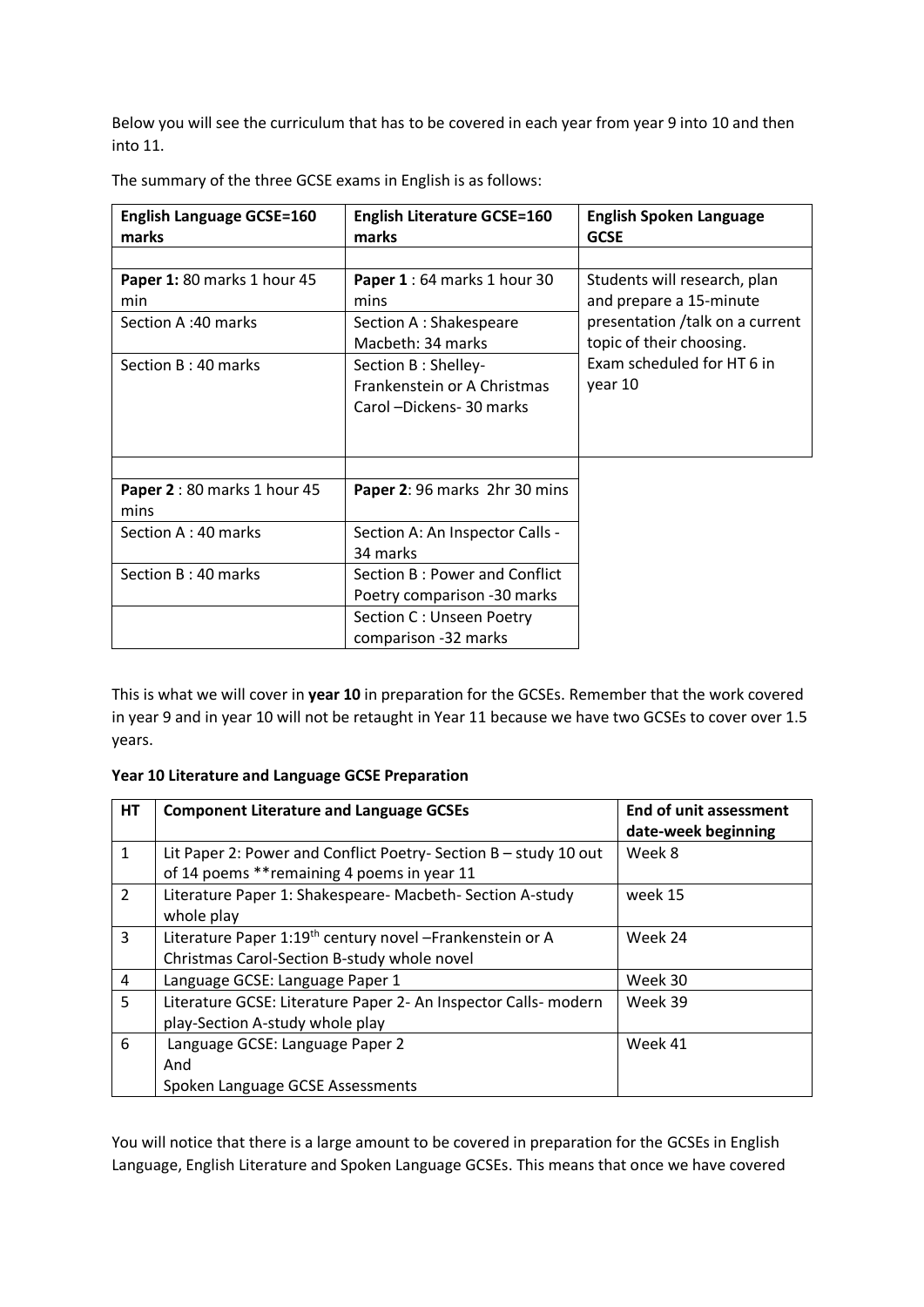content and skills in year 9 and 10, we cannot come back to it in Year 11 as we will be focused on mastering exam essay writing skills. Your child must be revising at home on a regular basis towards BOTH the Language and Literature GCSEs.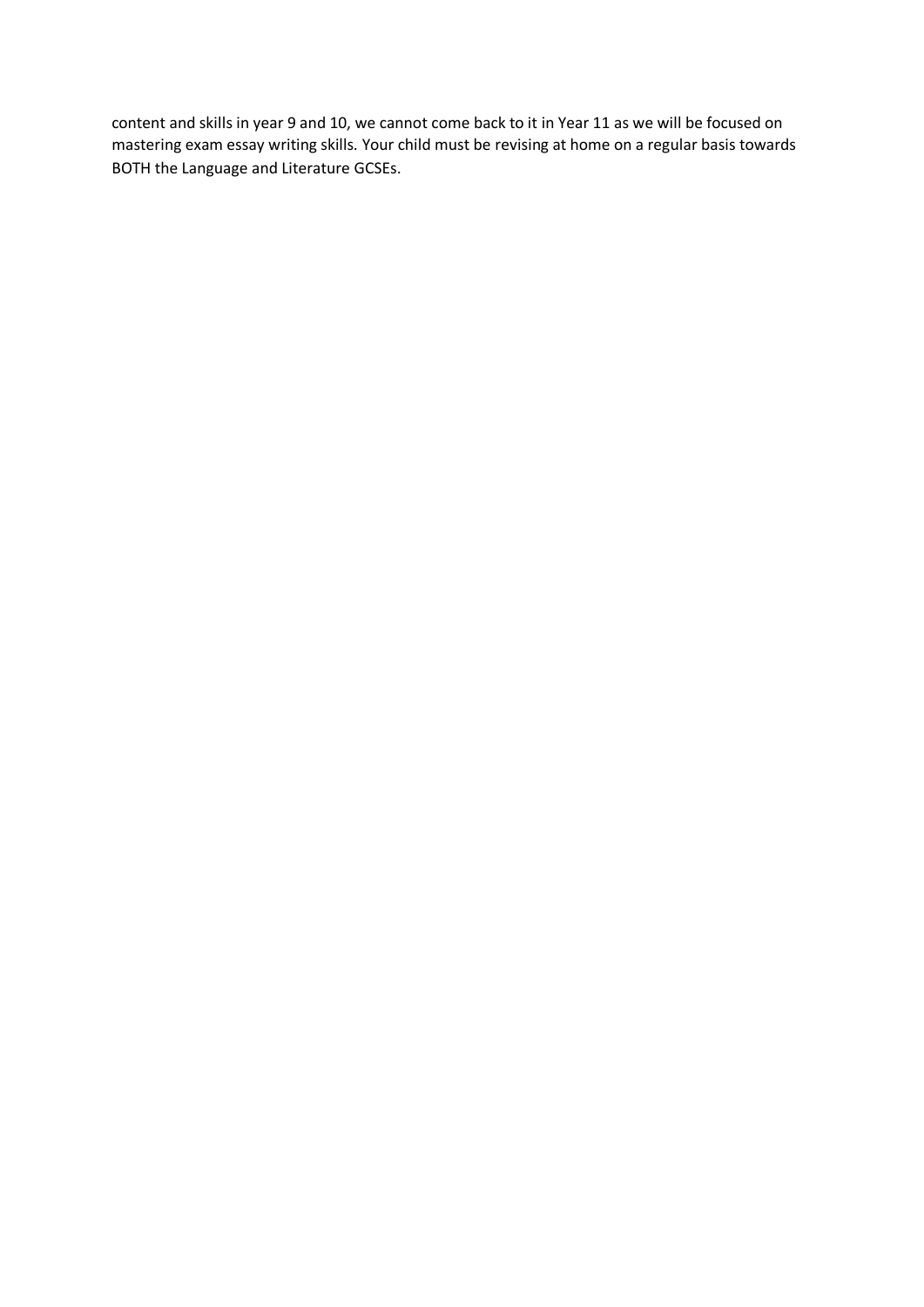Below you will see the curriculum that has to be covered in each year from year 9 into 10 and then into 11.

| <b>English Language GCSE=160</b> | <b>English Literature GCSE=160</b> | <b>English Spoken Language</b>   |  |
|----------------------------------|------------------------------------|----------------------------------|--|
| marks                            | marks                              | <b>GCSE</b>                      |  |
|                                  |                                    |                                  |  |
| Paper 1: 80 marks 1 hour 45      | Paper 1 : 64 marks 1 hour 30       | Students will research, plan     |  |
| min                              | mins                               | and prepare a 15-minute          |  |
| Section A:40 marks               | Section A : Shakespeare            | presentation / talk on a current |  |
|                                  | Macbeth: 34 marks                  | topic of their choosing.         |  |
| Section B: 40 marks              | Section B: Shelley-                | Exam scheduled for HT 6 in       |  |
|                                  | Frankenstein or A Christmas        | year 10                          |  |
|                                  | Carol -Dickens- 30 marks           |                                  |  |
|                                  |                                    |                                  |  |
|                                  |                                    |                                  |  |
|                                  |                                    |                                  |  |
| Paper 2 : 80 marks 1 hour 45     | Paper 2: 96 marks 2hr 30 mins      |                                  |  |
| mins                             |                                    |                                  |  |
| Section A: 40 marks              | Section A: An Inspector Calls -    |                                  |  |
|                                  | 34 marks                           |                                  |  |
| Section B: 40 marks              | Section B: Power and Conflict      |                                  |  |
|                                  | Poetry comparison -30 marks        |                                  |  |
|                                  | Section C: Unseen Poetry           |                                  |  |
|                                  | comparison -32 marks               |                                  |  |

The summary of the three GCSE exams in English is as follows: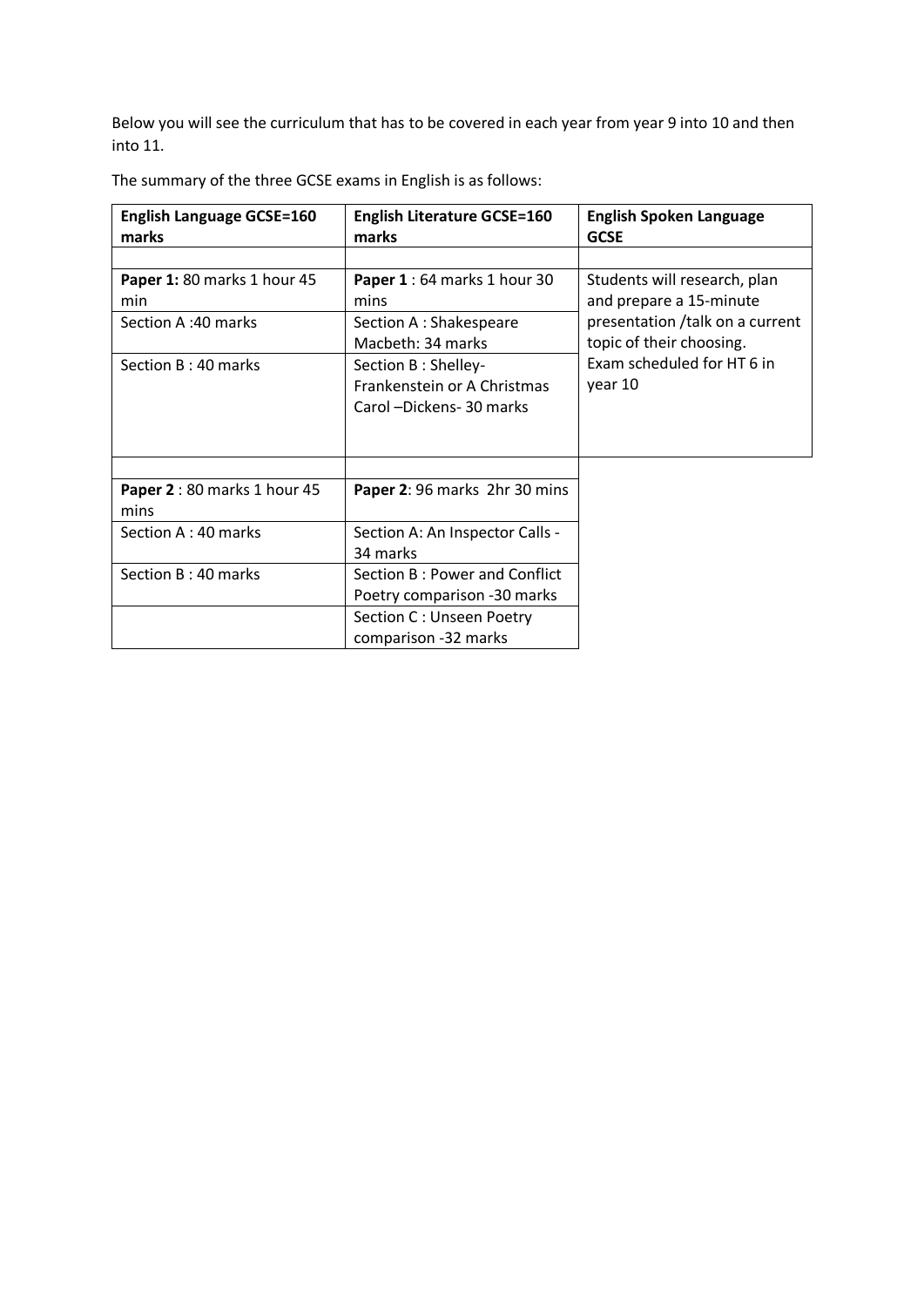This is what we will cover in year 11 for the preparation for the GCSEs.

## **Year 11 Literature and Language –curriculum coverage and mocks**

## **The overview of the Year 11 curriculum for 2020-2021**

**Thus, the curriculum and exam preparation for year 11 is as follows with Mock dates:**

| HT1               | HT <sub>2</sub> | HT <sub>3</sub> | HT4          | HT5                       | HT <sub>6</sub> |
|-------------------|-----------------|-----------------|--------------|---------------------------|-----------------|
| Lit GCSE=70       | Lang            | Lit GCSE=60     | Lang         | Lang                      |                 |
| marks             | $GCSE = 160$    | marks           | $GCSE = 160$ | $GCSE = 160$              |                 |
|                   | marks           |                 | marks        | marks                     |                 |
| Lit Paper 2       |                 | Lit Paper 1     |              |                           |                 |
|                   | Language        |                 | Language     | Language                  |                 |
| <b>Section A:</b> | Paper 1         | Paper 1B        | Paper 1 and  | Paper 1                   |                 |
| <b>Unseen</b>     | and Paper       | Frankenstein    | Paper 2      | and Paper                 |                 |
| Poetry            | $\overline{2}$  | or              |              | 2                         |                 |
| comparison        |                 | A Christmas     |              |                           |                 |
|                   |                 | $Carol = 30$    |              |                           |                 |
| Q1 24 marks       |                 | marks           |              |                           |                 |
| $+4$ for spag =   |                 |                 |              |                           |                 |
| 28 marks          |                 |                 |              |                           |                 |
|                   |                 | and             |              |                           |                 |
| and               |                 | Paper 1C        |              |                           |                 |
| Q <sub>2</sub>    |                 |                 |              |                           |                 |
| Comparison        |                 | An Inspector    |              |                           |                 |
| between two       |                 | $Calls - 30$    |              |                           |                 |
| unseen            |                 | marks           |              |                           |                 |
| poems=8           |                 |                 |              |                           |                 |
| marks             |                 |                 |              |                           |                 |
|                   |                 |                 |              |                           |                 |
| <b>Section B:</b> |                 |                 |              |                           |                 |
| Shakespeare:      |                 |                 |              |                           |                 |
| Macbeth 30        |                 |                 |              |                           |                 |
| $marks + 4 for$   |                 |                 |              |                           |                 |
| spag $=34$        |                 |                 |              |                           |                 |
| marks             |                 |                 |              |                           |                 |
|                   |                 |                 |              |                           |                 |
| Lit P2 Mock       | Lang P1         | Lit P1 Mock     | Lang P1 and  | Lang Paper<br>$1$ and $2$ |                 |
| on Unseen         | and Paper       | On An           | P2 Mock      | Mock                      |                 |
| Poetry and        | 2 Mock          | Inspector       |              |                           |                 |
| Macbeth           |                 | Calls and       |              |                           |                 |
|                   |                 | Frankenstein    |              |                           |                 |
|                   |                 | or A            |              |                           |                 |
|                   |                 | Christmas       |              |                           |                 |
|                   |                 | Carol           |              |                           |                 |
| Week              | Week            | Week            | Week         | Week                      |                 |
| beginning         | beginning       | beginning       | beginning    | beginning                 |                 |
| 21/10/2020        | 9/12/2020       | 10/2/2021       | 22/3/2021    | 19/4/2021                 |                 |